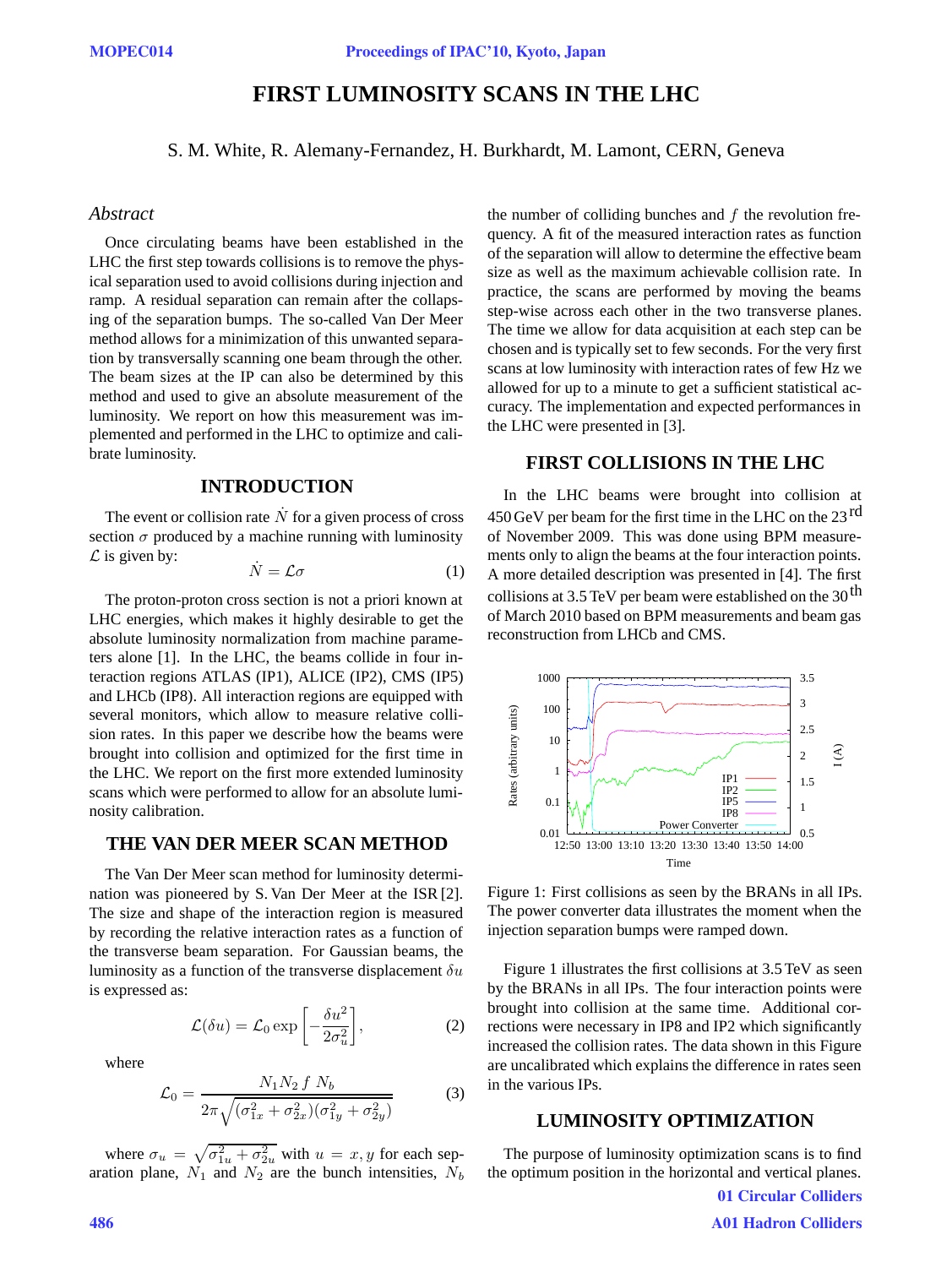A few points around the maximum are sufficient to find the peak.



Figure 2: Optimization scans performed for squeezed optics in all IPs.

Figure 2 shows the optimization of all IPs in series during a squeezed optics physics fill with a luminosity of about  $5.10^{27}$ cm<sup>-2</sup>s<sup>-1</sup>. The luminosity was significantly increased in all IPs except for IP1 where no correction was needed. Each scan consisted of 3 steps of 30 s with a range of  $\pm 2\sigma$  for a total duration of a few minutes. The overall duration of the full procedure was 45 minutes. For the time being the limitation on the duration of a scan is the statistical accuracy for each scan step. After each fill the optimum settings are saved and used as the new reference for the next fill. Luminosity optimization using the Van Der Meer scan method is now part of routine operation in the LHC and systematically performed during physics fill.

#### **BEAM SIZE MEASUREMENT**

A first attempt of calibrating of the luminosity was performed in ATLAS, CMS and LHCb. This section will describe the method and the first observations from this measurement.



Figure 3: Calibration scan performed in the horizontal plane for IP5.

The transverse displacement of a beam at the IP is generated with a closed orbit bump which also displaces the beam at the tertiary collimators. For the machine protection system to remain efficient the orbit displacement at the collimators has to remain within a certain range. This range was not sufficient to perform calibration scans, it was then 01 Circular Colliders

decided to move the two beams simultaneously opposite directions which allowed for a scan range of *<sup>±</sup>*6σ. The luminosity formula quoted above assumes perfectly Gaussian beams. During early LHC operation a clear emittance blow-up [5] was seen which could introduce non-Gaussian components to the beam profiles. These non-Gaussian components of the beam still contribute to the overall luminosity and have to be taken into account while computing the overlap integral. The core of the beam, which generally remains Gaussian, is the main contributor to the luminosity. A convenient way to include the tails in the model is to fit the profile with a Gaussian, to model the core, plus another function to fit the tails. The luminosity as function of the separation for an arbitrary beam profile is then:

$$
\mathcal{L}(\delta x, \delta y) = \frac{N_1 N_2 f N_b}{A_{\text{eff}}} F(\delta x, \delta y)
$$
 (4)

where  $A_{\text{eff}}$  is the effective area and is defined as:

$$
A_{\text{eff}} = \frac{\int_{-\infty}^{+\infty} F(\delta x, 0) d\delta x \int_{-\infty}^{+\infty} F(0, \delta y) d\delta y}{F(0, 0)}
$$
(5)

 $F(\delta x, \delta y)$  is the function describing the overlap profile. For a double Gaussian we have  $F(\delta x, \delta y) =$  $F_x(\delta x)F_y(\delta y)$  where

$$
F_u(\delta u) = A_{1u} \exp\left[-\frac{\delta u^2}{2\sigma_{1u}^2}\right] + A_{2u} \exp\left[-\frac{\delta u^2}{2\sigma_{2u}^2}\right] \tag{6}
$$

This leads to

$$
\mathcal{L}_0 = \frac{N_1 N_2 f N_b}{2\pi \sigma_{xe\text{ff}} \sigma_{ye\text{ff}}}
$$
(7)

with  $\sigma_{u \text{eff}} = \frac{A_{1u}\sigma_{1u} + A_{2u}\sigma_{2u}}{A_{1u} + A_{2u}}$ 



Figure 4: Same horizontal scan in IP5 shown in logarithmic scale with pure Gaussian fits.

Figure 4 shows a scan done in IP5 on a logarithmic scale for which a pure Gauss and a double Gauss fit has been applied. We can clearly see the presence of non-Gaussian tails. This effect was systematically seen in all IPs for both planes. In order to extract the correct beam size from the overlap profile it is important to know the absolute displacement generated with the closed orbit bump. An error on the relative scale of the beam position would directly translate in an uncertainty on the fitted beam size. A

#### A01 Hadron Colliders 487

(8)